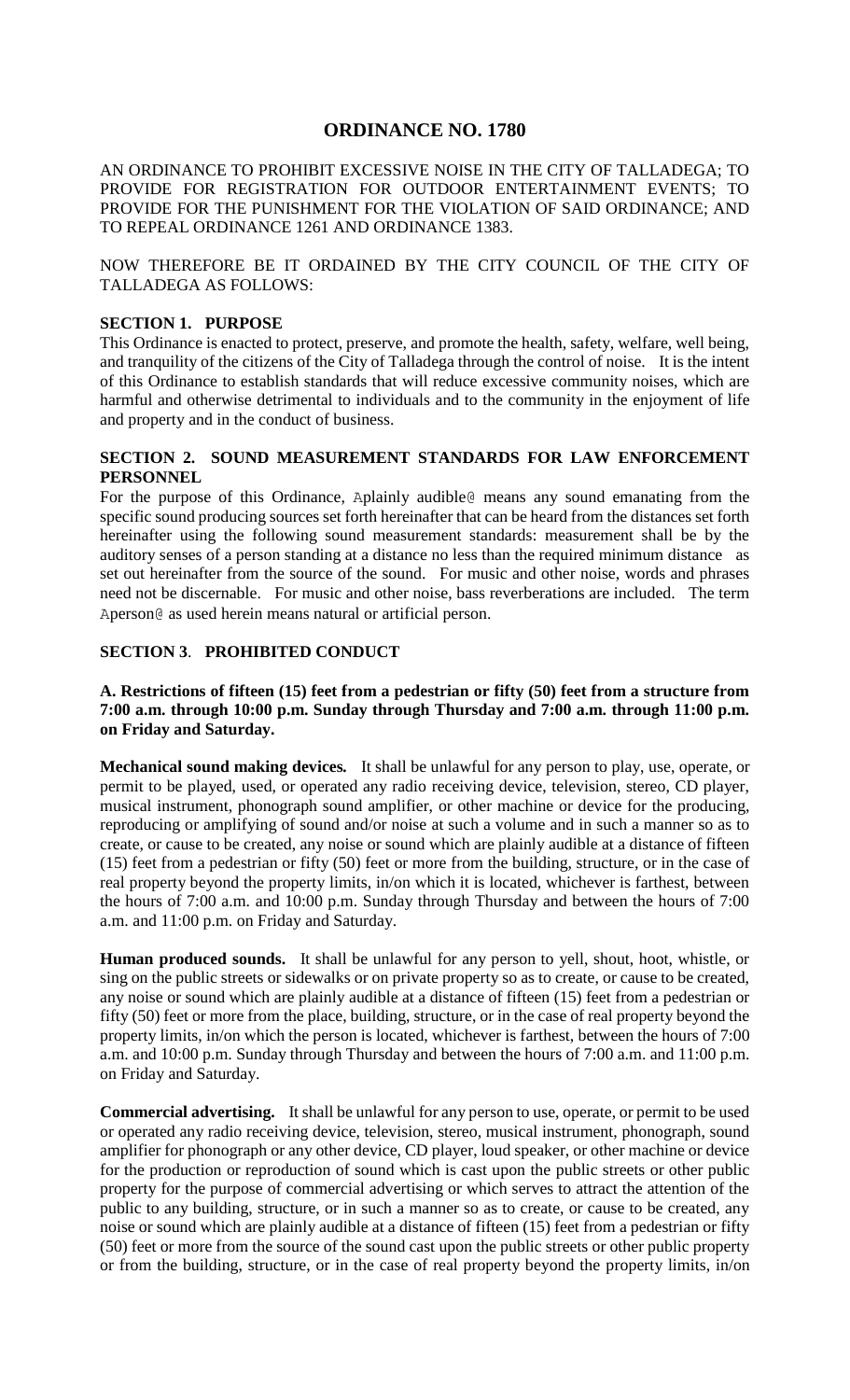which it is located, whichever is farthest, between the hours of 7:00 a.m. and 10:00 p.m. Sunday through Thursday and between the hours of 7:00 a.m. and 11:00 p.m. on Friday and Saturday.

Party noise. It shall be unlawful for any person in charge of a party or other social event that occurs on any private property to allow that party or social event to produce noise or sound in such a manner that such noise or sound is plainly audible at a distance of fifteen (15) feet from a pedestrian or fifty (50) feet or more from the building or structure from which the noise or sound is emanating or in the case of real property beyond the property limits, on which the party or social event is located, which is farthest, between the hours of 7:00 a.m. and 10:00 p.m. Sunday through Thursday and between the hours of 7:00 a.m. and 11:00 p.m. on Friday and Saturday. For the purposes of this subsection, a Aperson in charge of a party or other social event@ shall mean any adult person who resides in or on the premises involved in such party or social event and is present at such party or social event. For the purposes of this subsection, Anoise@ shall mean the same sounds, or any combination thereof, as described in paragraphs 1 and 2 of this section.

### **B. Restrictions of 10 feet from a pedestrian or twenty-five (25) feet from a structure from 10:00 p.m. through 7:00 a.m. Sunday through Thursday and 11:00 p.m. through 7:00 a.m. on Saturday and Sunday.**

**Mechanical sound making devices.** It shall be unlawful for any person to play, use, operate, or permit to be played, used, or operated any radio receiving device, television, stereo, CD player, musical instrument, phonograph sound amplifier or other machine or device for the producing, reproducing or amplifying of sound and/or noise at such a volume and in such a manner so as to create, or cause to be created, any noise or sound which are plainly audible at a distance of 10 feet from a pedestrian or twenty-five (25) feet or more from the building, structure, or in the case of real property beyond the property limits, in/on which it is located, whichever is farthest, between the hours of 10:00 p.m. and 7:00 a.m. Sunday through Thursday and between the hours of 11:00 p.m. and 7:00 a.m. on Saturday and Sunday.

**Human produced sound.**It shall be unlawful for any person to yell, shout, hoot, whistle, or sing on the public streets or sidewalks or on private property so as to create, or cause to be created, any noise or sound which are plainly audible at a distance of 10 feet from a pedestrian or twenty-five (25) feet or more from the place on public streets and sidewalks, or in the case of private real property beyond the property limits, on which the person is located, whichever is farthest, between the hours of 10:00 p.m. and 7:00 a.m. Sunday through Thursday and between the hours of 11:00 p.m. and 7:00 a.m. on Saturday and Sunday.

**Commercial advertising.** It shall be unlawful for any person to use, operate, or permit to be used or operated any radio receiving device, television, stereo, musical instrument, phonograph, sound amplifier for phonograph or any other device, CD player, loud speaker, or other machine or device for the production or reproduction of sound which is cast upon the public streets or other public property for the purpose of commercial advertising or which serves to attract the attention of the public to any building, structure, or in such a manner so as to create, or cause to be created, any noise or sound which are plainly audible at a distance of ten (10) feet from a pedestrian or twenty-five (25) feet or more from the source of the sound cast upon the public streets or other public property or from the building, structure, or in the case of real property beyond the property limits, in which it is located, whichever is farthest, between the hours of 10:00 p.m. and 7:00 a.m. Sunday through Thursday and between the hours of 11:00 p.m. and 7:00 a.m. on Saturday and Sunday.

Party noise. It shall be unlawful for any person in charge of a party or other social event that occurs on any private property to allow that party or event to produce noise or sound in such a manner that such noise or sound is plainly audible at a distance of 10 feet from a pedestrian or fifteen (15) feet or more from the building or structure from which the party noise or sound is emanating or in the case of real property beyond the property limits, on which the party or social event is located, whichever is farthest, between the hours of 10:00 p.m. and 7:00 a.m. Sunday through Thursday and between the hours of 11:00 p.m. and 7:00 a.m. on Saturday and Sunday. For the purposes of this subsection, a Aperson in charge of a party or other social event@ shall mean any adult person who resides in or on the premises involved in such party or social event and is present at such party or social event. For the purposes of this subsection Anoise@ shall mean the same sounds, or any combination thereof, as described in paragraphs 1 and 2 of this section.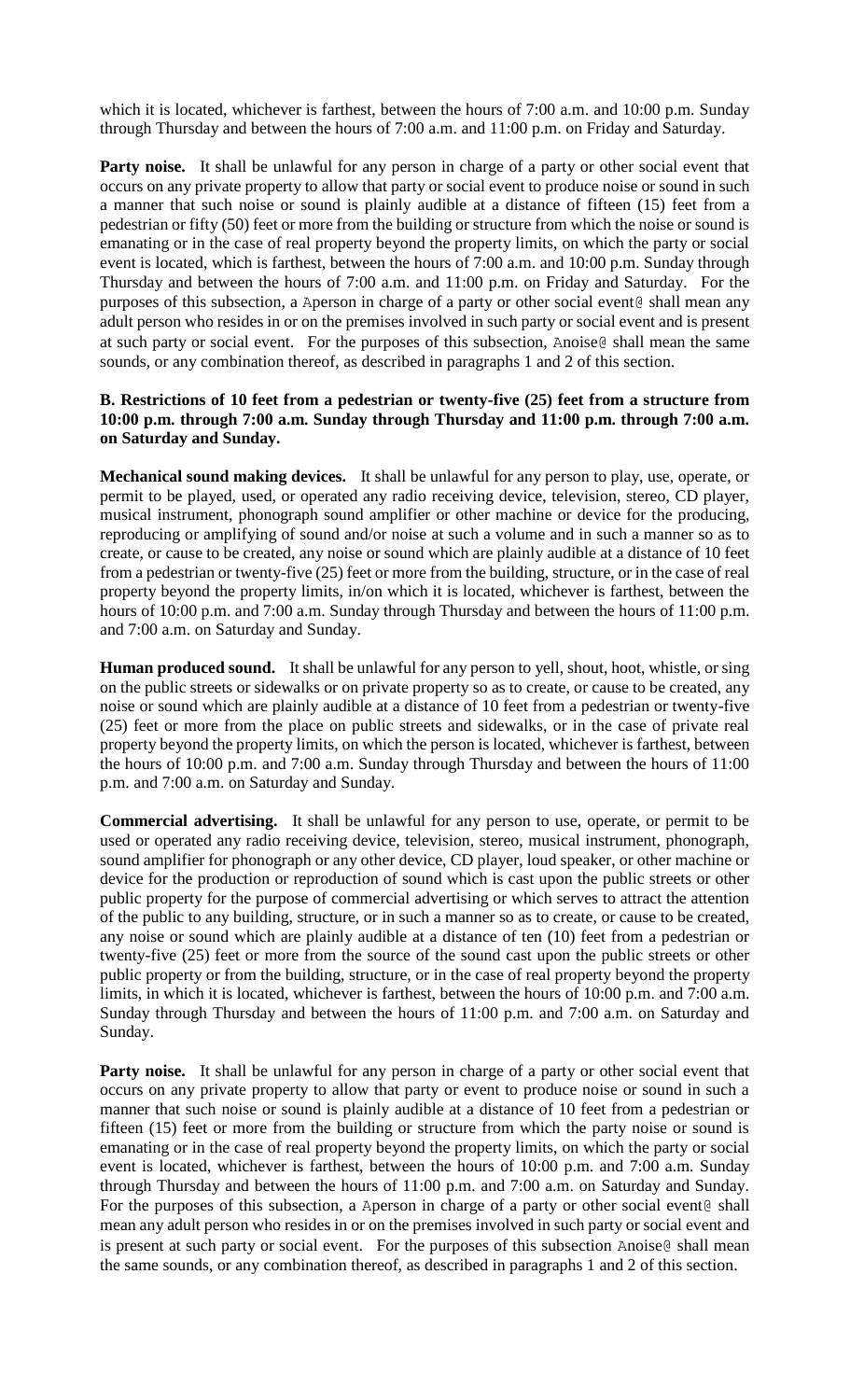### **C. Restrictions for areas within apartments, condominiums, townhouses, duplexes, or other such residential dwelling units.**

1(a). Except for a person or persons within commercial enterprises that have an adjoining property line or boundary with a residential dwelling unit, it shall be unlawful at any time for any person to make, continue, or cause to be made or continued any noise in such a manner as to be plainly audible to any other person a distance of five feet beyond the adjoining property line wall or boundary of any apartment, condominium, townhouse, duplex, or other such residential dwelling unit with adjoining points of contact.

1(b). For the purposes of this subsection, Anoise@ shall mean human produced sounds of yelling, shouting, hooting, whistling, singing, or mechanically produced sounds made by radio receiving device, television, stereo, CD player, musical instrument, phonograph sound amplifier or other machines or devices for the producing, reproducing, receiving or amplifying of sound, or any combination thereof.

1(c). For the purpose of this subsection, Aproperty line or boundary@ shall mean an imaginary line drawn through the points of contact of (1) adjoining apartments, condominiums, townhouses, duplexes or other such residential dwelling units with adjoining points owned, rented, or leased by different persons; or (2) adjoining common areas or adjoining exterior walls. Said property line or boundary includes all points of a plane formed by projecting the property line or boundary including the ceiling, the floor, and the walls.

# **D. Restrictions for motor vehicles, moving or parked.**

1(a). It shall be unlawful for any person at any time to make, continue, or cause to be made or continued any noise in such a manner as to be plainly audible to any other person a distance of five (5) feet beyond the exterior of the motor vehicle.

1(b). For the purposes of this subsection, Anoise@ shall mean human produced sounds of yelling, shouting, hooting, whistling, singing, or mechanically produced sounds made by radio receiving device, television, stereo, CD player, musical instrument, phonograph sound amplifier or other machines or devices for the producing, reproducing, receiving or amplifying of sound, or any combination thereof.

1(c). For the purposes of this subsection, Amotor vehicle@ shall include but not be limited to: cars, motorcycles, ATVs, recreational vehicles, trailers, buses, vans or semi-tractor trailers.

1(d). There is excepted from this subsection any food vendor trucks or ice cream vendor trucks playing music to attract customers between the hours of 7:00 a.m. through 10:00 p.m. Sunday through Thursday and 7:00 a.m. through 11:00 p.m. on Friday and Saturday.

**E. Exclusions.** The prohibitions of this Ordinance shall not apply to the following:

1. Noises and/or sounds caused to be made by manufacturing, governmental, construction or commercial entities in the normal course of their business.

2. Noises and/or sounds emanating from any official Talladega City School event on Talladega City Schools property; provided however, the sponsors of any event that is covered by this subsection, including commercial entertainment, shall be required to comply with the provisions of Section 4;

3. Noises and/or sounds from a permitted outdoor event pursuant to Section 4 of this ordinance; provided however, that the producer or coordinator of the special event must comply with the terms, restrictions and conditions of the outdoor event permit;

4. Noises or sounds made by wireless telecommunications facilities.

5. Noises or sounds caused by industrial uses in the Limited Industrial Zoning District (M1) and General Industrial Zoning District (M2).

6. Noises or sounds made by law enforcement and other public safety officials performing their public functions.

**F. Time restrictions on use of landscape maintenance motorized devices such as leaf blowers, lawn mowers, or chain saws.** It shall be unlawful for any person to use or operate any noise-generating, motorized landscape maintenance devices, including, but not limited to leaf blowers, lawn mowers, chain saws, lawn tractors or trimmers within any residential zoning district or in areas within one hundred fifty (150) feet of any residential zoning district from 9:00 p.m. to 7:00 a.m.